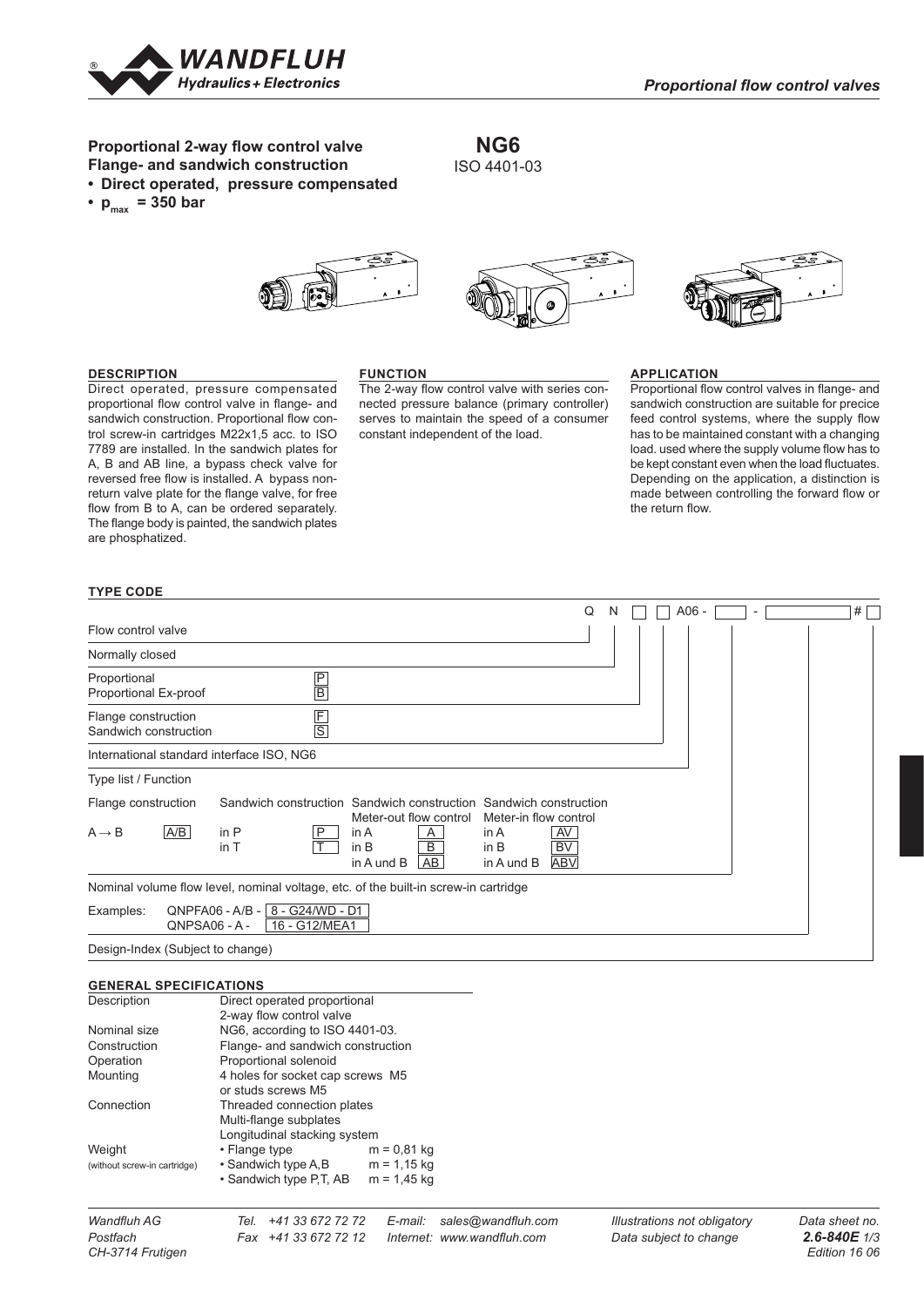

## **SCREW-IN CARTRIDGES INSTALLED**

The following screw-in cartridges are used in either the flange body or the sandwich body:

| Type    | <b>Designation</b>                                       | Data sheet no. | Qmax*    |
|---------|----------------------------------------------------------|----------------|----------|
| QNPPM22 | normally closed                                          | 2.6-631        | 25 l/min |
|         | QNPPM22-/ME normally closed, with integrated electronics | 2.6-633        | 25 I/min |
| QNBPM22 | normally closed, explosion proof Exd                     | 2.6-634        | 25 l/min |

\* Can deviate from the values on the data sheets of the screw-in cartridges.

### **TYPE CHARTS**





A PT B



By turning around valves with meter-out function, meter-in function can be achieved:

| A |  |  |  | turns into AV |  |
|---|--|--|--|---------------|--|

- B turns into BV<br>AB turns into AB
- turns into ABV



#### **REMARK!**

Detailed performance data and additional hydraulic and electric specifications may by drawn from the data sheets of the corresponding installed screw-in cartridge.



# **CAUTION!**

**The performace data, especially the "pressure-flow-characteristic, on the data sheets of the screw-in catridges,** refer to the screw-in cartridges only. The additional pressure drop of the flange body, resp. sandwich body must be taken into consideration.